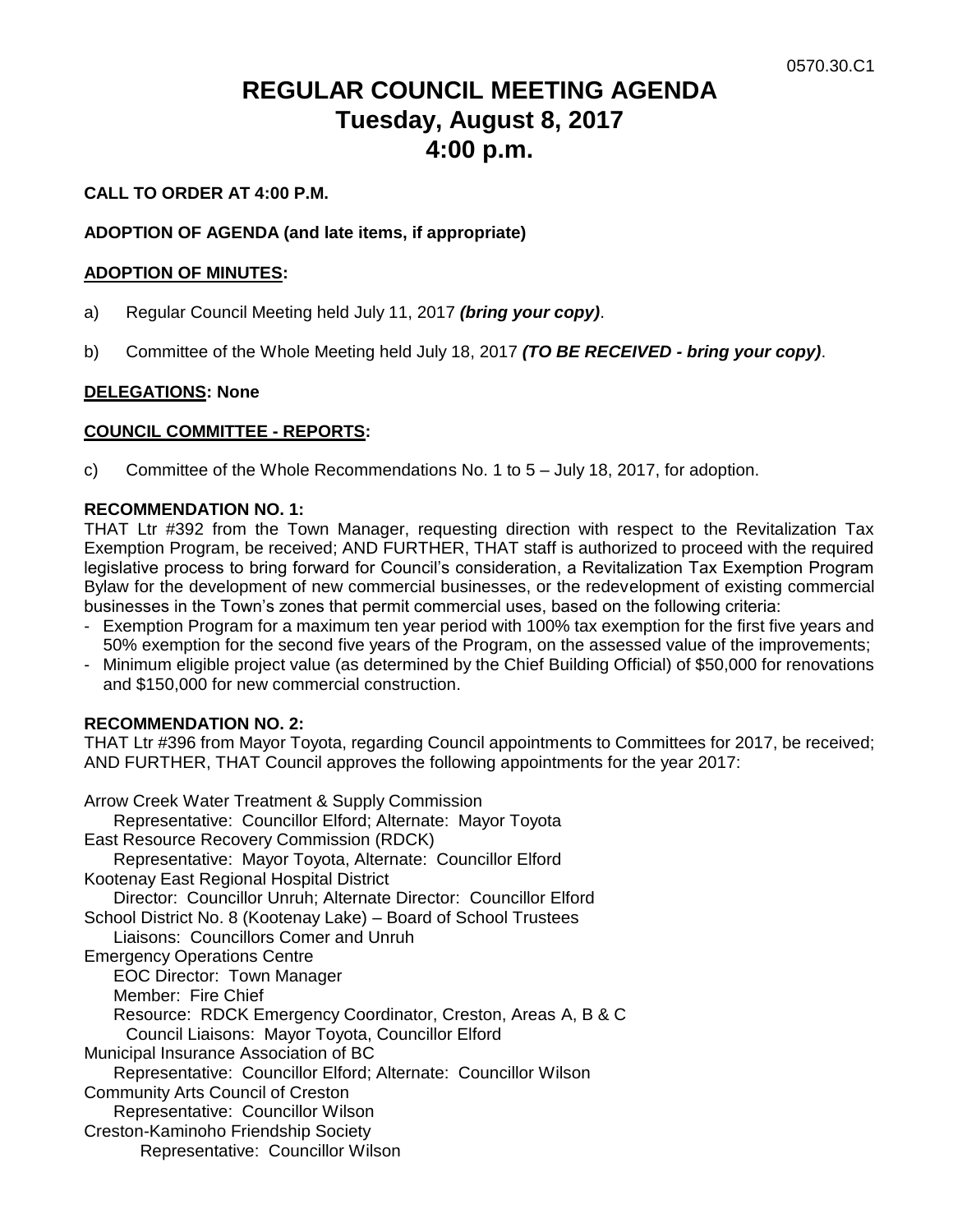Creston-Kootenay Foundation Representatives: Councillors Casemore and Wilson Creston & District Community Directed Funds Committee Representative: Mayor Toyota Creston & District Library Board Representatives: Councillor Comer and Unruh Creston Valley Blossom Festival Association Representatives: Councillors Unruh and Wilson Creston Valley Chamber of Commerce Representatives: Councillors Casemore and Unruh Creston Valley Community Housing Society Representative: Councillor Casemore Creston Valley Community Network Society Representatives: Councillors Comer and Wilson Creston Valley Wildlife Management Area Interpretive Centre Committee Representative: Mayor Toyota Fields Forward Representative: Councillor Comer Trails for Creston Valley Society Representatives: Councillors Boehmer and Casemore Creston Valley Forest Corporation Director: Councillor Elford; Alternate: Councillor Casemore Creston Valley Regional Airport Society Liaisons: Mayor Toyota and Councillor Elford Parcel Tax Roll Review Panel (Foot Frontage) Chair: Councillor Boehmer Members: Councillor Unruh, Director of Finance & Corporate Services Cemetery Advisory Committee Members: Mayor Toyota, Councillor Boehmer Creston Valley Youth Network Committee Liaisons: Councillor Boehmer and Casemore Ktunaxa Kinbasket Treaty Advisory Representative (appointed to 2018): Councillor Boehmer

# **RECOMMENDATION NO. 3:**

THAT the verbal report by the Town Manager with respect to meetings with Provincial Ministers during the 2017 Union of BC Municipalities Convention, be received.

# **RECOMMENDATION NO. 4:**

THAT the verbal report by the Town Manager, regarding advancing the Trails Master Plan within the Town of Creston, be received; AND FURTHER, THAT staff is authorized to draft a Terms of Reference, including membership, for a Council Select Committee to advance the Trails Master Plan in relation to the development of trails within the Town's boundaries, for Council's consideration at a future meeting.

# **RECOMMENDATION NO. 5:**

THAT there be no change to the current meeting times set for Council and Committee meetings for the Council of the Town of Creston and set out in Council Procedures Bylaw No. 1647.

# **Pg. Item**

- 1. Ltr #416 from BC Hydro, re invitation to meet to discuss issues during th 2017 UBCM Convention.
- 2. Ltr #446 from the Manager of Engineering, re FCM Municipal Asset Management Program funding for an Asset Management Plan.